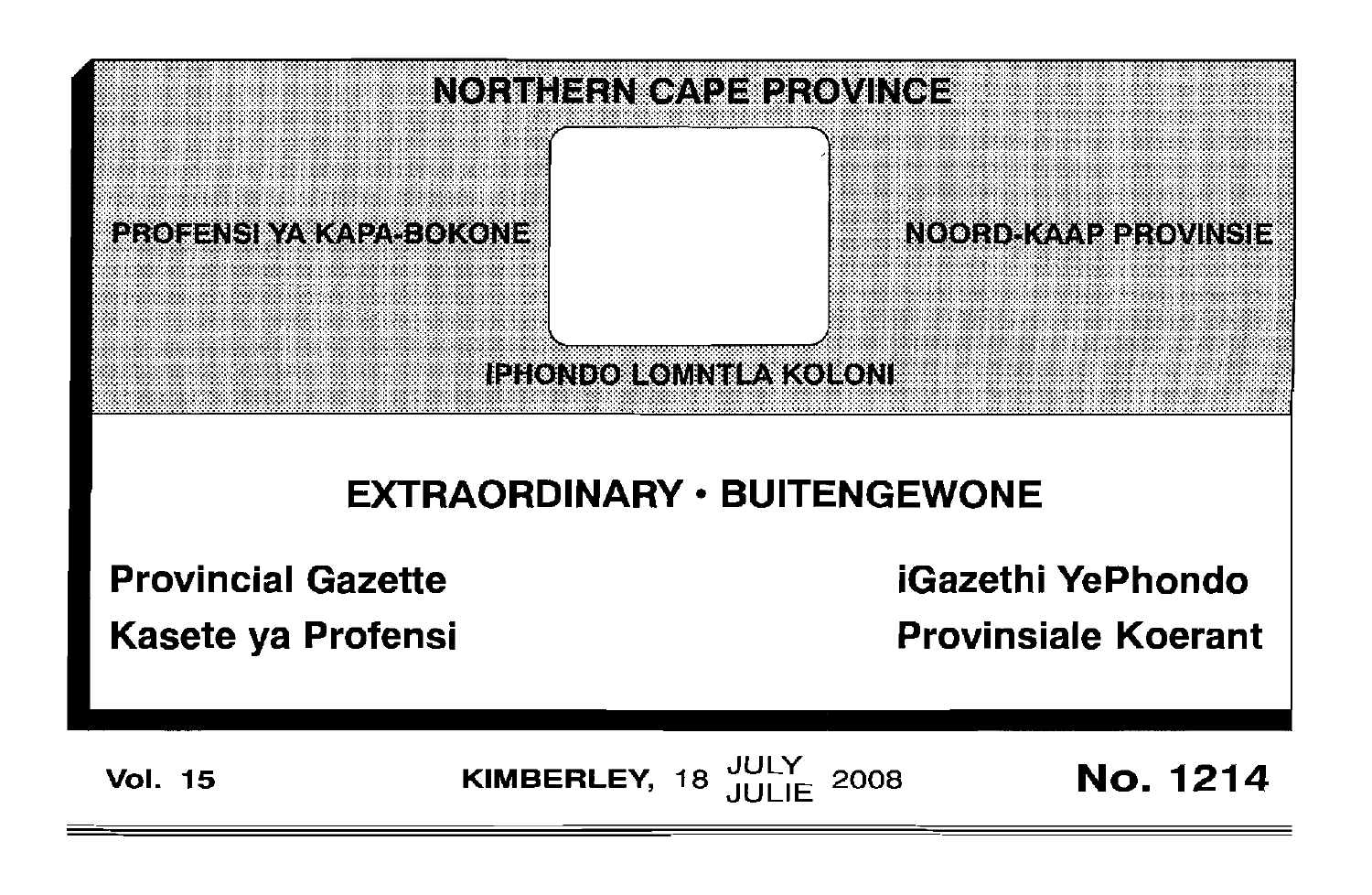$\sim$ 

| <b>CONTENTS · INHOUD</b> |  |
|--------------------------|--|
|--------------------------|--|

 $\bar{\beta}$ 

| No.      |                                                                                                                                                                                                                           | Page<br>No. | Gazette<br>No. |
|----------|---------------------------------------------------------------------------------------------------------------------------------------------------------------------------------------------------------------------------|-------------|----------------|
|          | <b>GENERAL NOTICES • ALGEMENE KENNISGEWING</b>                                                                                                                                                                            |             |                |
| 55<br>55 | Local Government: Municipal Property Rates Act (6/2004): Kgatelopele Municipality: Property Rates By-law<br>Plaaslike Bestuur: Munisipale Belasting Heffings Wet (6/2004): Kgatelopele Munisipaliteit: Eiendoms Belasting | з           | 1214           |
|          | 56 Local Government: Municipal Property Rates Act (6/2004): Sol Plaatie Municipality: Public notice calling for inspec-                                                                                                   | 4<br>5      | 1214<br>1214   |
|          | <b>MUNICIPAL NOTICE • MUNISIPALE KENNISGEWING</b>                                                                                                                                                                         |             |                |
| 12       | Municipal Ordinance (20/1974): Kgatelopele Municipality: Closing: Portion of Park erf 2245, Danielskuil                                                                                                                   | 6           | 1214           |
| 12       | Munisipale Ordonnansie (20/1974): Kgatelopele Munisipaliteit: Sluiting: Gedeelte van Park Erf 2245, Danielskuil                                                                                                           | 6           | 1214           |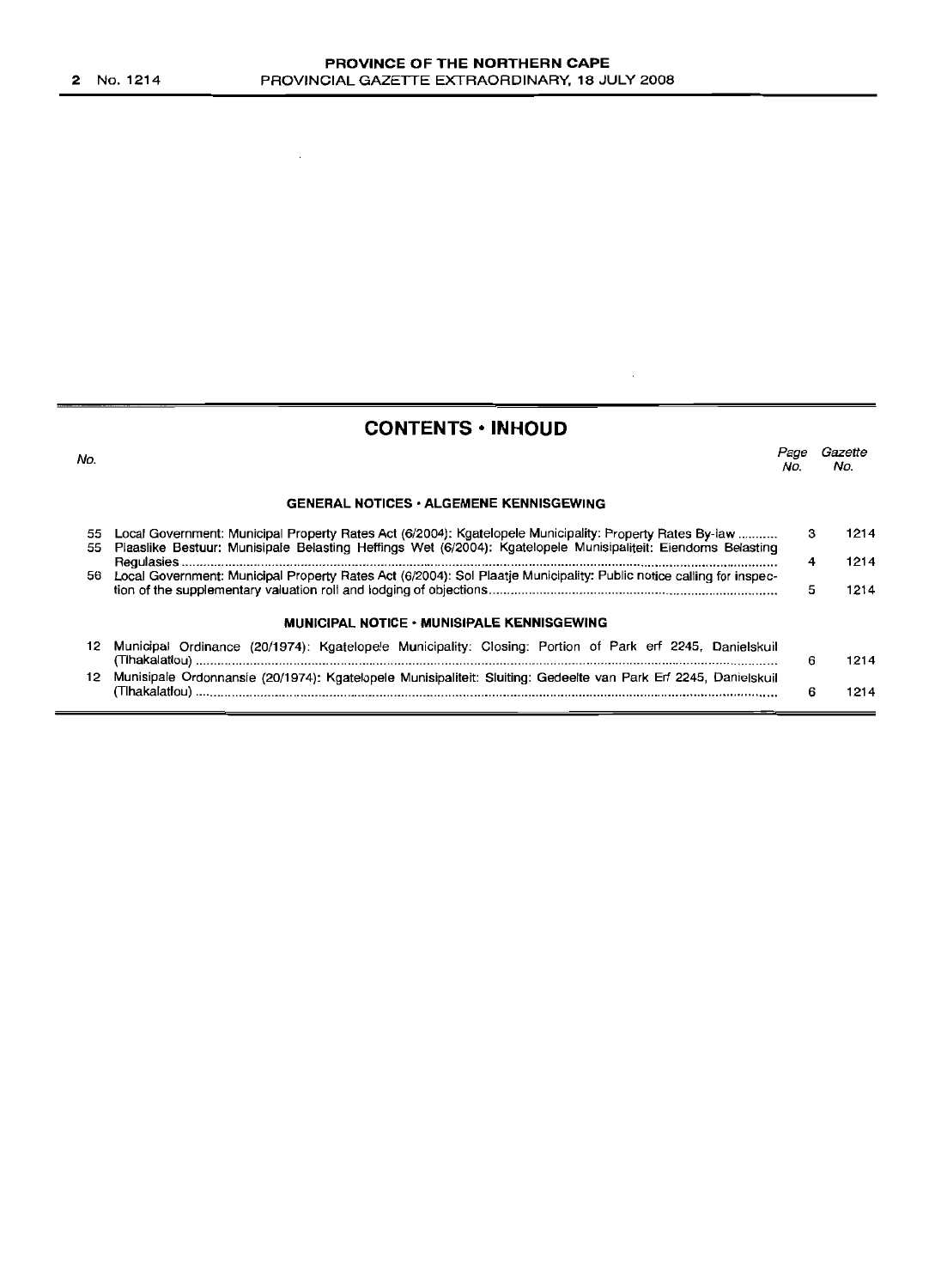# GENERAL NOTICES • ALGEMENE KENNISGEWINGS

No. 55

Gen 55/2008

## KGATELOPELE MUNICIPALITY

## PROPERTY RATES BY-LAW

To provide for the implementation and enforcement by the Kgatelopele Municipality of its Rates Policy and for matters connected therewith.

By law No. *01/2008* PROPERTY RATES BY-LAW, 2008-07-04

### BYLAW

To provide for the implementation and enforcement by the Kgatelopele Municipality of its Rates Policy and for matters connected therewith.

BE IT ENACTED by the Kgatelopele Municipality, as follow:-

## **Definitions**

1. In this By-law, unless the context otherwise indicates  $-$ 

"Municipality" means the Kgatelopele Municipality; and

"Act" means the Local Government: Municipal Property Rates Act, 2004 (Act No 6 of 2004)

### Implementation and enforcement of policies

2. (1) The municipality must, pursuant to Section 6 of the Act, and any national or provincial legislation regulation local government finance, give effect to its Rates Policy drafted and adopted in accordance with section 3 of the Act, by implementing and enforcing such policy.

(2) Any person, natural or juristic, who lays claim to any rebate, reduction, or exemption under the Rates Policy, must provide the information required and meet the obligations imposed by the Municipality in terms of such policy.

## Short title

3. This by-law shall be called the Property Rates By-law, 2008

### Commencement

4. This By-law shall come into effect on the  $1<sup>st</sup>$  day of July 2008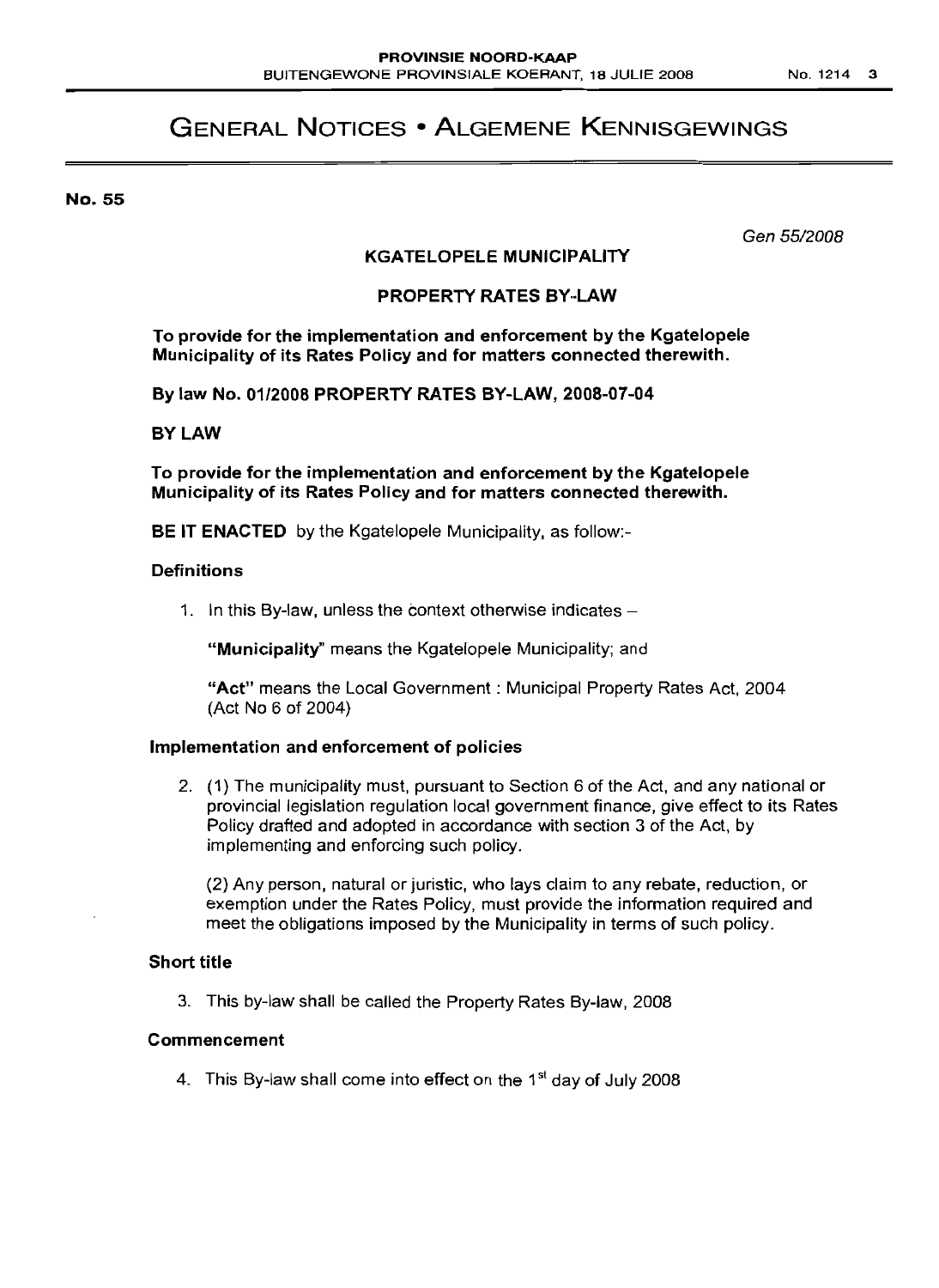#### No. 55

## KGATELOPELE MUNISIPALITEIT

## EIENDOMS BELASTING REGULASIE

Om voorsiening te maak vir implementering en toepassing van die Belasting Heffings Beleid en aangeleenthede daaraan gekoppel deur die Kgatelopele Munisipaliteit.

BEPALINGS deur die Kgatelopele Munisipaliteit is as volg:-

#### Definisies:

1. In hierdie Regulasie tensy die konteks anders verwys-

"Munisipaliteit" beteken die Kgatelopele Munisipaliteit en

"Wet" beteken die Plaaslike Bestuur : Munisipale Belasting Heffings Wet, 2004 (Wet Nr 6 van 2004)

#### Implementering en toepassing van beleid.

2. (1) Die Munisipaliteit moet, na aanleiding van artikel 6 van die Wet, en enige ander nasionale of provinsiale wetgewing wat finansies reguleer, die opgestelde en

goedgekeurde Belasting Beleid bekragtig in ooreenstemming met artikel 3 van die Wet, deur implementering en toepassing van die beleid.

(2) Enige persoon, natuurlik of regspersoon, wat aanspraak maak op enige rabbat, vermindering of vrystelling onder Belasting Hefting Beleid, moet inligting verskaf soos benodig en moet voldoen aan voorwaardes soos neerqele deur die Munisipaliteit in terme van sodanige beleid.

## Verkorte titel

3. Die Regulasie sal bekend staan as Eiendoms Belasting Regulasie, 2008.

## **Inwerkingtreding**

4. Die regulasie sal in werking tree op die 1ste dag van Julie 2008.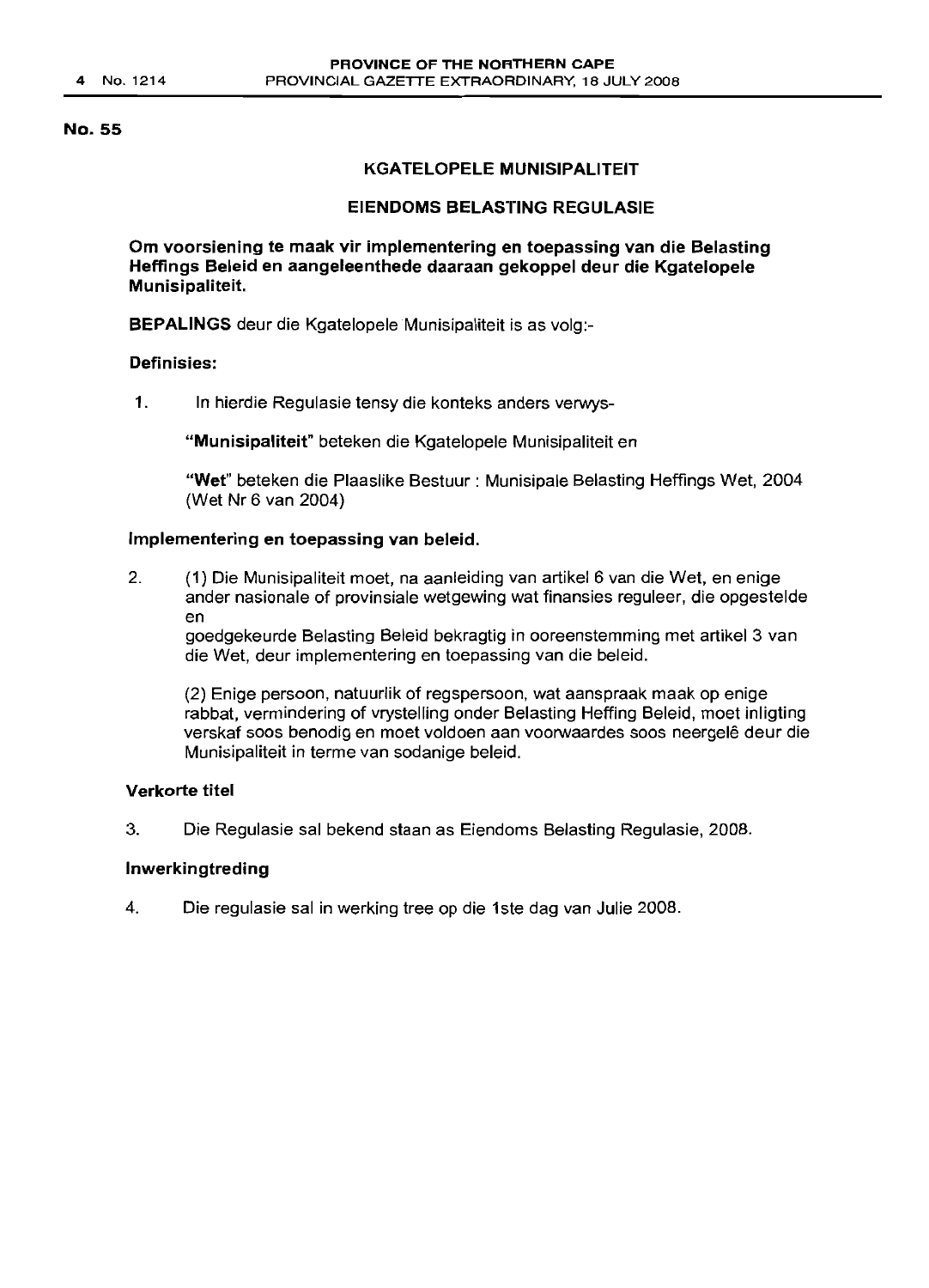No. 56

Gen 56/2008

## **SOL PLAATJE MUNICIPALITY**

## **PUBLIC NOTICE CALLING FOR INSPECTION OF THE SUPPLEMENTARY VALUATION ROLL AND LODGING OF OBJECTIONS**

Notice is hereby given in terms of Section 49 (1)(a)(i) of the Local Government: Municipal Property Rates Act, 2004 (Act No. 6 of 2004), hereinafter referred to as the "Act", that the supplementary valuation roll for the financial year 01July 2007 to 30 June 2008 is open for public inspection at the Sol Plaatje Municipality Civic Centre,  $4<sup>th</sup>$  floor, Valuations Section, from the 18<sup>th</sup> of July to the 25<sup>th</sup> of August 2008.

An invitation is hereby made in terms of Section 49(1 )(a)(ii) of the Act that any owner of property or other person who so desires should lodge an objection with the municipal manager in respect of any matter reflected in, or omitted from, the supplementary valuation roll within the above-mentioned period.

The prescribed form for lodging of an objection is obtainable at the Sol Plaatje Municipality Civic Centre, 4<sup>th</sup> floor, Valuations Section, Kimberley. The Supplementary Valuation Roll as well as the prescribed objection form will be available on the Sol Plaatje website: www.solplaatje.orq.za. The completed forms must be returned to the following address:

| Postal Address: Municipal Manager<br>Sol Plaatje Municipality<br>Private Bag x5030<br><b>KIMBERLEY</b><br>8300 | <b>Physical Address:</b> | Civic Centre<br>Jan Smuts Boulevard<br>Cnr Lyndhurst & Builtfontein Rd<br>KIMBERLEY |
|----------------------------------------------------------------------------------------------------------------|--------------------------|-------------------------------------------------------------------------------------|
|                                                                                                                |                          |                                                                                     |

For enquiries please telephone Ms K.G Matekane at 053 830 6411 or email her at kgmatekane@solplaatje.orq.za

**Municipal Manager** Date: 30 June 2008